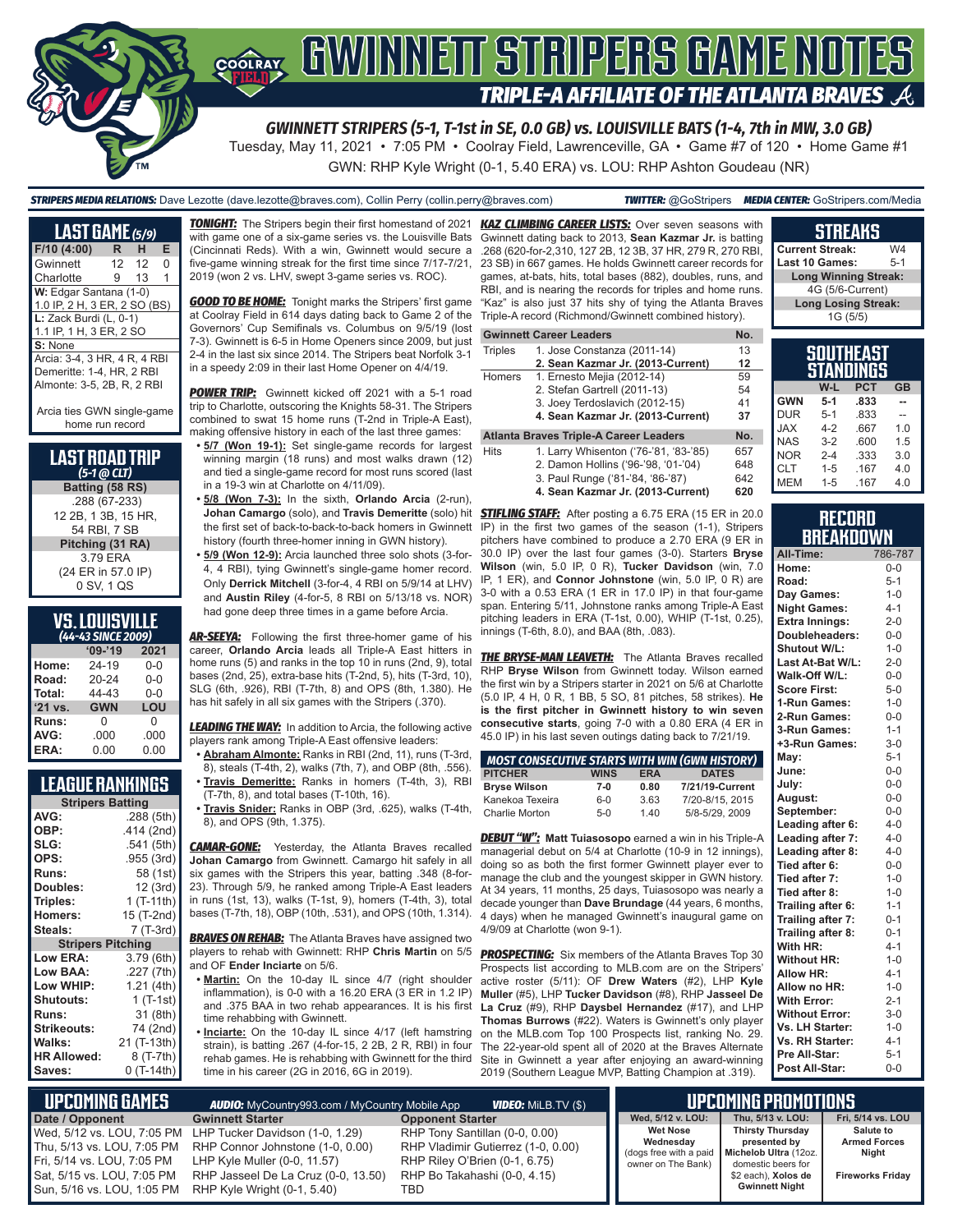

| <b>MANAGER MATT TUIASOSOPO</b>                                                                                                                                                                                                                                                                                                                                                                                                                                                                                                                                    | <b>GWINNETT PLAYERS USED (34 IN 2021)</b>                                                                                                                                                                                                                                                                         |
|-------------------------------------------------------------------------------------------------------------------------------------------------------------------------------------------------------------------------------------------------------------------------------------------------------------------------------------------------------------------------------------------------------------------------------------------------------------------------------------------------------------------------------------------------------------------|-------------------------------------------------------------------------------------------------------------------------------------------------------------------------------------------------------------------------------------------------------------------------------------------------------------------|
| Matt Tuiasosopo enters his first season as Gwinnett manager and his third season<br>as a coach in the Atlanta Braves organization in 2021. He was named the seventh<br>manager in team history on 3/30/21. Tuiasosopo is both the youngest manager in<br>team history (age 34) and the first former Gwinnett player to manage the club (hit<br>.221 with 19 HR, 73 RBI in 178 games from 2016-17).                                                                                                                                                                | Victor Arano, Chasen Bradford, Thomas Burrows,<br>Pitchers (18):<br>Jesse Chavez, Tucker Davidson, Jasseel De La Cruz,<br>Carl Edwards Jr., Daysbel Hernandez, Mitch Horacek,<br>Connor Johnstone, Nate Jones, Dylan Lee, Chris Martin,<br>Kyle Muller, Sean Newcomb, Edgar Santana, Bryse Wilson,<br>Kyle Wright |
| Tuiasosopo made his managerial debut in 2019 with Class-A Rome, leading the club<br>to a 65-74 record and earning Atlanta's Bobby Cox Award for minor league manager<br>of the year. He was set to return to Rome in 2020, but was reassigned to the Braves<br>Alternate Site at Coolray Field once the MiLB season was cancelled.                                                                                                                                                                                                                                | Position (16):<br>Abraham Almonte, Orlando Arcia, Jaycob Brugman,<br>Johan Camargo, Ryan Casteel, Travis Demeritte,<br>Phillip Ervin, Ryan Goins, Terrance Gore, Ender Inciarte,<br>Carlos Martinez, Jonathan Morales, Yolmer Sanchez,<br>Travis Snider, Riley Unroe, Drew Waters                                 |
| <b>PCT</b><br>Tuiasosopo's Managerial Career<br>W-L<br><b>Playoffs</b><br>Games<br>6<br>$5 - 1$<br>.833<br>With Gwinnett (1 Season):<br>0<br>MiLB Career (2 Seasons):<br>139<br>65-74<br>.468<br>0<br>All staff bios available in the 2021 Stripers Media Guide                                                                                                                                                                                                                                                                                                   | Italics = Player not currently with Gwinnett                                                                                                                                                                                                                                                                      |
|                                                                                                                                                                                                                                                                                                                                                                                                                                                                                                                                                                   |                                                                                                                                                                                                                                                                                                                   |
| <b>EJECTIONS (0)</b><br>Player/Coach<br>Date/Inning<br><b>Umpire</b><br>None                                                                                                                                                                                                                                                                                                                                                                                                                                                                                      | <b>BASS-LANTA</b><br>Including MLB rehab assignments, 8 players have played for both Gwinnett and<br>Atlanta in 2021:<br><b>INF Johan Camargo</b><br>OF Ender Inciarte (Rehab)<br><b>RHP Nate Jones</b><br>RHP Chris Martin (Rehab)                                                                               |
| <b>TEAM DEFENSE (3RD IN TRIPLE-A EAST)</b><br><b>PCT</b><br>E<br>G<br><b>TC</b><br><b>PO</b><br>A<br><b>DP</b><br>237<br>.987<br>171<br>3<br>6<br>63<br>3<br>PB<br><b>ATT</b><br><b>PCT</b><br>W-L<br><b>Catchers</b><br><b>SB</b><br>$\mathsf{cs}$<br>Casteel<br>$\mathbf{1}$<br>0<br>$\mathbf{1}$<br>.000<br>$\mathbf{1}$<br>$1 - 1$<br>Martinez<br>$\mathbf{1}$<br>0<br>1<br>.000<br>$\mathbf{1}$<br>$2 - 0$<br>Morales<br>0<br>0<br>0<br>0<br>$2 - 0$<br>---<br>$\overline{2}$<br>$\mathbf{0}$<br>$\overline{2}$<br>Total:<br>.000<br>$\overline{2}$<br>$5-1$ | <b>LHP Sean Newcomb</b><br>RHP Edgar Santana<br><b>RHP Kyle Wright</b><br><b>RHP Bryse Wilson</b>                                                                                                                                                                                                                 |
| Outfield Assists (2):<br>Almonte (1), Inciarte (1)                                                                                                                                                                                                                                                                                                                                                                                                                                                                                                                | <b>BRAVES ON REHAB</b>                                                                                                                                                                                                                                                                                            |
| <b>Pitcher Pickoffs (0):</b><br><b>Catcher Pickoffs (1):</b><br>Casteel (1)                                                                                                                                                                                                                                                                                                                                                                                                                                                                                       | Two Atlanta players have been assigned to rehab with Gwinnett in 2021.<br>Player<br><b>Rehab Dates</b><br><b>Injury</b><br><b>RHP Chris Martin</b><br>Right Shoulder Inflammation (4/7)<br>5/5-Current<br>Strained Left Hamstring (4/17)<br>5/6-Current<br>OF Ender Inciarte                                      |
| <b>STARTS</b>                                                                                                                                                                                                                                                                                                                                                                                                                                                                                                                                                     |                                                                                                                                                                                                                                                                                                                   |
| <b>By Batting Order</b><br>Inciarte (4), Waters (2)<br>1:<br>2:<br>Goins (3), Arcia (2), Waters (1)<br>3:<br>Arcia (4), Camargo (2)<br>Camargo (4), Demeritte (2)<br>4:<br>Almonte (4), Demeritte (2)<br>5:<br>Sanchez (2), Snider (2), Almonte (1), Goins (1)<br>6:<br>7:<br>Ervin (4), Sanchez (1), Snider (1)<br>Sanchez (3), Brugman (1), Goins (1), Morales (1)<br>8:<br>Casteel (2), Martinez (2), Morales (1), Unroe (1)<br>9:<br><b>By Position</b>                                                                                                       |                                                                                                                                                                                                                                                                                                                   |
| Casteel (2), Martinez (2), Morales (2)<br>C:                                                                                                                                                                                                                                                                                                                                                                                                                                                                                                                      | <b>LAST AT-BAT WINS (2)</b>                                                                                                                                                                                                                                                                                       |
| Camargo (4), Snider (1), Unroe (1)<br>1B:<br>2B: Goins $(4)$ , Sanchez $(2)$                                                                                                                                                                                                                                                                                                                                                                                                                                                                                      | The Stripers are 2-0 in games decided in the last at-bat in 2021.                                                                                                                                                                                                                                                 |
| 3B: Sanchez (4), Camargo (2)<br><b>SS:</b> Arcia (5), Goins (1)<br>LF: Demeritte (2), Ervin (2), Snider (1), Waters (1)<br>$CF:$ Inciarte (3), Waters (2), Ervin (1)<br><b>RF:</b> Almonte (4), Demeritte (1), Ervin (1)<br>DH: Almonte (1), Arcia (1), Brugman (1), Demeritte (1), Inciarte (1), Snider (1)                                                                                                                                                                                                                                                      | Date/Opponent<br><b>Score</b><br><b>Game-Winning Play</b><br>5/4 at Charlotte<br>10-9 (12th)<br>Almonte scores on E4 (Reynolds)<br>5/9 at Charlotte<br>Johan Camargo RBI single<br>12-9 (10th)                                                                                                                    |
|                                                                                                                                                                                                                                                                                                                                                                                                                                                                                                                                                                   |                                                                                                                                                                                                                                                                                                                   |
| <b>VS.2021 OPPONENTS</b>                                                                                                                                                                                                                                                                                                                                                                                                                                                                                                                                          |                                                                                                                                                                                                                                                                                                                   |
| Home<br>Road<br>Total<br>Road<br><b>Total</b><br>Home<br><b>CHA</b><br>COL<br>$0-0$<br>$5 - 1$<br>$5 - 1$<br>$0-0$<br>$0-0$<br>$0-0$                                                                                                                                                                                                                                                                                                                                                                                                                              |                                                                                                                                                                                                                                                                                                                   |
| <b>DUR</b><br>$0-0$<br>LOU<br>$0-0$<br>$0-0$<br>$0-0$<br>$0-0$<br>$0-0$<br><b>MW DIV</b><br>$0-0$<br>$0-0$<br>$0-0$<br>JAX<br>$0-0$<br>$0-0$<br>$0-0$<br>MEM<br>$0 - 0$<br>$0-0$<br>$0-0$<br><b>NAS</b><br>$0-0$<br>$0-0$<br>$0-0$                                                                                                                                                                                                                                                                                                                                |                                                                                                                                                                                                                                                                                                                   |
| <b>NOR</b><br>$0-0$<br>$0-0$<br>$0-0$<br><b>SE DIV</b><br>$0-0$<br>$5-1$<br>$5-1$                                                                                                                                                                                                                                                                                                                                                                                                                                                                                 | *Denotes "walk-off" win                                                                                                                                                                                                                                                                                           |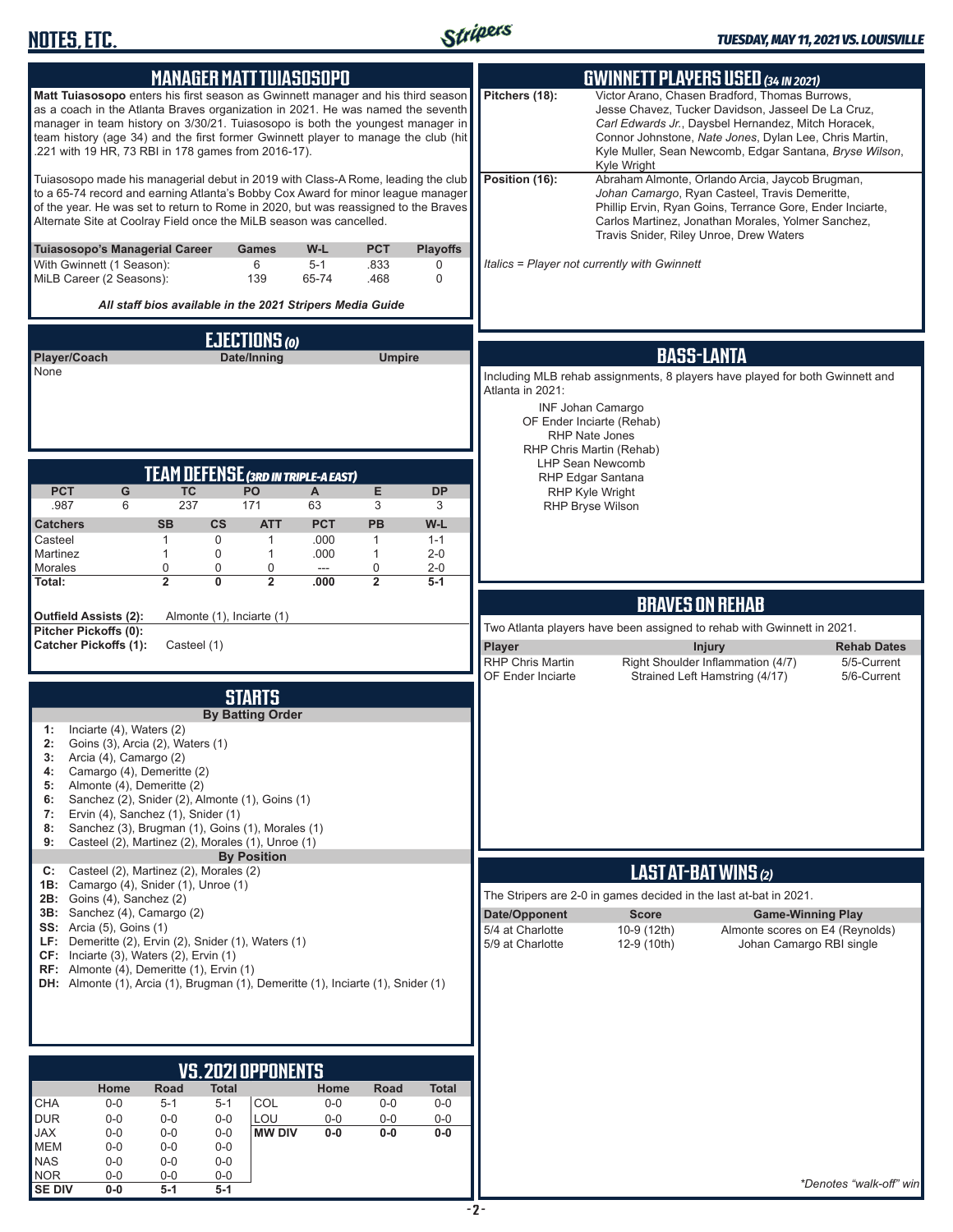### **STARTING PITCHER**



**ON BRAVES 40-MAN ROSTER BIO ON PAGE 105 OF MEDIA GUIDE**

#### *TUESDAY, MAY 11, 2021 VS. LOUISVILLE*

# **30****KYLE WRIGHT**

**B/T:** R/R **BORN:** 10/2/95 in Huntsville, Alabama (Age 25) 6-4 **ACQUIRED:** Braves' 1st round pick (5th overall) in 2017 June draft out 215 of Vanderbilt University (Nashville, TN) **WT:** 215 of Vanderbilt University (Nashville, TN)

*TONIGHT:* Wright makes his second Triple-A start of the year in the opener of a sixgame series vs. Louisville. It is his 30th career game (27th start) with Gwinnett since 2018 (13-6, 3.88 ERA, .238 BAA, 1.20 WHIP, 152 SO in 146.0 IP).

*2021 SEASON:* Spent most of April at the Alternate Training Site at Coolray Field ... Recalled by Atlanta on 4/16 and went 0-0 with a 4.15 ERA in one start (4/16 at the Chicago Cubs) ... Optioned back to the Alternate Training Site on 4/17 ... In his first Triple-A start of the year on 5/5 at Charlotte, he suffered his first Triple-A loss since 6/9/19 vs. Durham, snapping an 8-0, 2.57 ERA (21 ER in 73.2 IP) run over 12 starts from 6/14-8/31, 2019.

*2021 SPRING TRAINING:* Went 0-1 with a 4.50 ERA (8 ER in 16.0 IP, 13 H, 8 BB, 15 SO) in five starts for the Braves ... Optioned to the Alternate Training Site on 3/25.

*2020 SEASON:* Made the Braves' Opening Day roster for the secnod time in his career. Went 2-4 with a 5.21 ERA, .243 BAA, and three quality starts in eight outings. Made two starts for the Braves in the MLB Postseason, going 1-1 with a 9.45 ERA. Won his first playoff start in Game 3 of the NLDS at Miami (6.0 IP, 3 H, 0 R, 2 BB, 7 SO in series-clinching 7-0 win). Also started Game 3 of the NLCS vs. the Los Angeles Dodgers (loss, 0.2 IP, 5 H, 7 ER, 2 BB, 0 SO, 2 HR in 15-3 loss).

*CAREER HIGHLIGHTS:* **2018:** MLB Futures Game selection (8-9, 3.46 ERA, .230 BAA in 27G between Double-A Mississippi and Gwinnett) ... **2019:** Led the International League in wins with Gwinnett (11-4, 4.17 ERA in 21 starts).

| <b>WRIGHT'S OVERALL STATS</b> |         |            |       |    |    |           |            |             |
|-------------------------------|---------|------------|-------|----|----|-----------|------------|-------------|
| Year<br>Team                  | W-L     | <b>ERA</b> | G/GS  | HR | ВB | <b>SO</b> | <b>BAA</b> | <b>WHIP</b> |
| 2021 ATLANTA (NL)             | $0 - 0$ | 4.15       | 1/1   |    |    | 5         | 214        | 1.15        |
| Gwinnett (AAA)<br>2021        | $0 - 1$ | 5.40       | 1/1   |    |    | 8         | .348       | 2.00        |
| MiLB Career:                  | 19-15   | 3.73       | 58/55 | 21 | 94 | 275       | .239       | 1.24        |
| MLB Career:                   | $2 - 7$ | 6.09       | 20/13 | 14 | 45 | 58        | 255        | 1.63        |

| <b>WRIGHT'S 2021 SPLITS (WITH GWINNETT)</b> |                    |          |                |  |  |
|---------------------------------------------|--------------------|----------|----------------|--|--|
|                                             | 0-0, -.-- ERA (0G) | Vs. LHB: | .500 BAA, 0 HR |  |  |
| Home:<br>Road:                              | 0-1, 5.40 ERA (1G) | Vs. RHB: | .267 BAA. 0 HR |  |  |
|                                             |                    |          |                |  |  |

|                  |         |                          |   |    | <b>WRIGHT VS. LOUISVILLE</b> |    |    |           |           |           |
|------------------|---------|--------------------------|---|----|------------------------------|----|----|-----------|-----------|-----------|
|                  | W-L     | <b>ERA</b>               | G | GS | IP                           | н  | ER | <b>HR</b> | <b>BB</b> | <b>SO</b> |
| 2018:            | $1 - 0$ | 2.89                     |   |    | 7.0                          |    |    |           |           | 8         |
| <b>2019:</b>     | $1 - 0$ | 4.91                     |   |    | 11 O                         | 12 | 6  |           |           | 12        |
| l 2021:          | $0-0$   | $\overline{\phantom{a}}$ |   |    | 0.0                          |    |    |           |           |           |
| <b>I</b> Career: | $2 - 0$ | 3.00                     | ર | 3  | 18.0                         | 13 | 6  |           | 3         | 20        |

|               | <b>WRIGHT'S HIGHS &amp; LOWS</b> |                                  |
|---------------|----------------------------------|----------------------------------|
|               | <b>Season</b>                    | <b>Career (MiLB and MLB)</b>     |
| l IP:         | $5.0$ (5/5 @ CLT)                | 9.0 (5/18/19, FLA vs. JUP)       |
| Iso:          | 8 (5/5 @ CLT)                    | 10 (7/7/19, MIS vs. BLX)         |
| BB:           | 2 (2x, last: 5/5 @ CLT)          | 5 (3x, last: 7/15/19, MIS @ JAX) |
| IH:I          | 8 (5/5 @ CLT)                    | 9 (8/4/18, ROM @ GVL)            |
| IER:          | $3(5/5)$ @ CLT)                  | 8 (7/4/18, ROM @ ASH)            |
| Low-Hit CG:   |                                  | 0 Hits (5/18/19, FLA vs. JUP)    |
| Low-ER CG: -- |                                  | 0 Runs (5/18/19, FLA vs. JUP)    |

|            |               |               |           |   |    |    |           |       |       | <b>WRIGHT'S 2021 STARTS (ALL LEVELS)</b> |               |                                                |
|------------|---------------|---------------|-----------|---|----|----|-----------|-------|-------|------------------------------------------|---------------|------------------------------------------------|
| Team       | Date/Opp.     | <b>Result</b> | <b>IP</b> | H | R. | ER | <b>HR</b> | BB SO | NP-S  | Opp. Starter                             | <b>Result</b> | <b>Notes</b>                                   |
| <b>ATL</b> | $4/16$ at CHC | <b>ND</b>     | 41        |   |    |    |           |       | 78-46 | <b>Zach Davies</b>                       | W. 5-2        | Hit four batters (including Javier Baez twice) |
| GWN        | 5/5 at CLT    |               | 5.0       |   |    |    |           |       | 83-55 | Jonathan Stiever                         | 9-6           | First Triple-A loss since 6/9/19 vs. Durham    |
|            |               |               |           |   |    |    |           |       |       |                                          |               |                                                |

|                     |         |            |           |    |                 | <b>STRIPERS STARTING PITCHERS</b> |                                                                           |
|---------------------|---------|------------|-----------|----|-----------------|-----------------------------------|---------------------------------------------------------------------------|
| <b>Pitcher</b>      | W-L     | <b>ERA</b> | <b>GS</b> | QS | <b>Team W-L</b> | <b>Run Support</b>                | <b>Last Gwinnett Start</b>                                                |
| Davidson, Tucker    | $1 - 0$ | 1.29       |           |    | 1-0             | 13.00 RPG (13 Tot.)               | 5/7 at CLT (W, 1): 7.0 IP, 3 H, 1 R, 1 ER, 2 BB, 6 SO, 1 HR (92p/59s)     |
| De La Cruz, Jasseel | $0 - 0$ | $-1 - 1$   |           |    | 0-0             | $0.00$ RPG $(0$ Tot.)             | $---$                                                                     |
| Johnstone, Connor   | $1 - 0$ | 0.00       |           |    | 1-0             | $6.00$ RPG $(6$ Tot.)             | 5/8 at CLT (W, 1): 5.0 IP, 1 H, 0 R, 0 BB, 5 SO (58p/37s)                 |
| Muller, Kyle        | $0-0$   | 11.57      |           |    | $2 - 0$         | 4.00 RPG (8 Tot.)                 | 5/9 at CLT (ND): 4.0 IP, 7 H, 4 R, 3 ER, 3 BB, 6 SO, 1 HR, 1 WP (84p/52s) |
| Wilson, Bryse       | $1 - 0$ | 0.00       |           |    | 1-0             | 2.00 RPG (2 Tot.)                 | 5/6 at CLT (W, 1): 5.0 IP, 4 H, 0 R, 1 BB, 5 SO (81p/58s)                 |
| Wright, Kyle        | $0 - 1$ | 5.40       |           |    | $0 - 1$         | 1.00 RPG (1 Tot.)                 | 5/5 at CLT (L, 1): 5.0 IP, 8 H, 4 R, 3 ER, 2 BB, 8 SO, 2 WP (84p/56s)     |
| Total:              | $3 - 1$ | 4.03       | 6         |    | $5-1$           | 5.00 RPG (30 Tot.)                |                                                                           |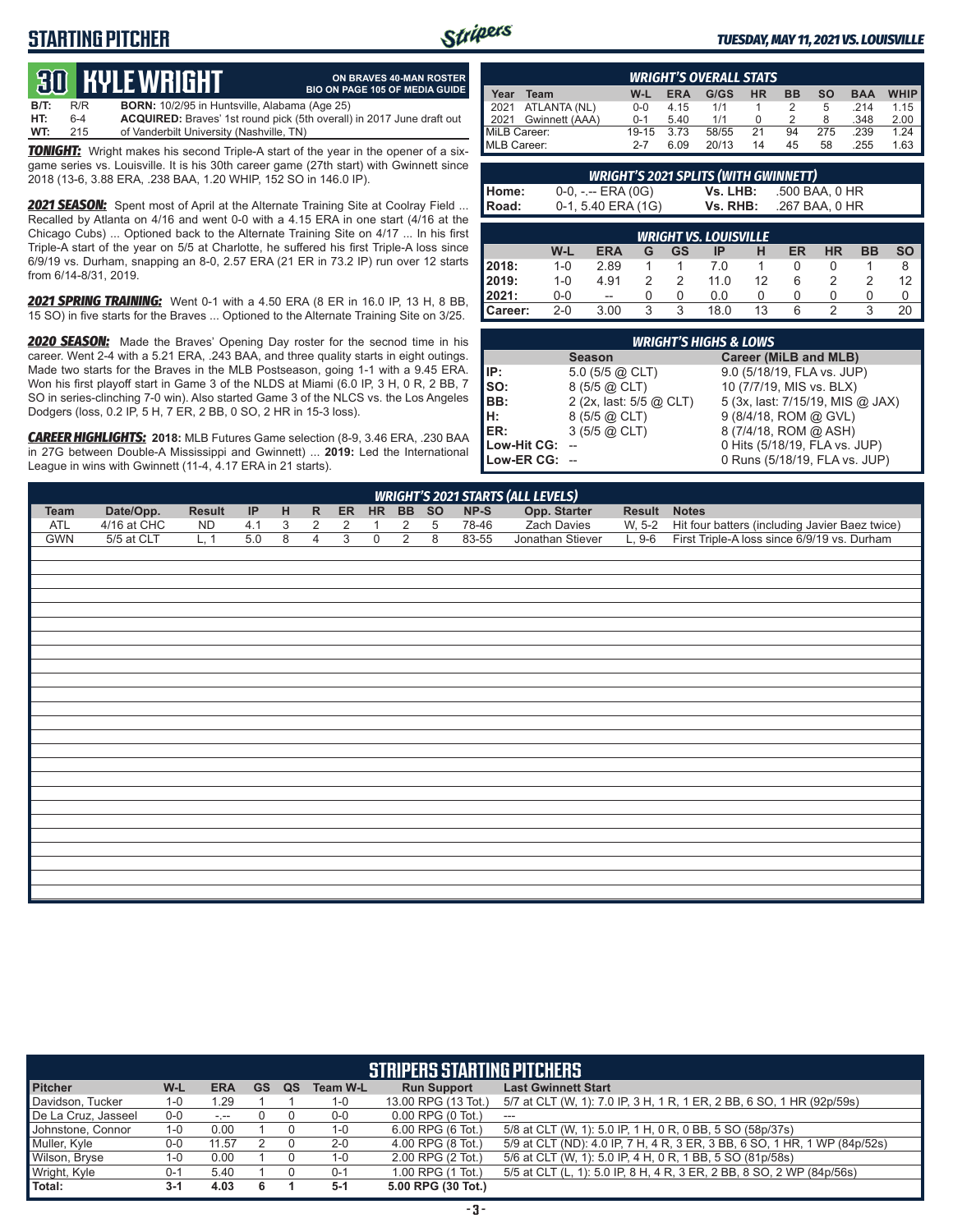

|                     |         |               |   |    |            |               |              | <b>RELIEF SUMMARY (CURRENT STRIPERS ONLY)</b>                    |                         |
|---------------------|---------|---------------|---|----|------------|---------------|--------------|------------------------------------------------------------------|-------------------------|
| <b>Pitcher</b>      | W-L     | <b>ERA</b>    | G | GF | <b>HLD</b> | <b>SV/OPP</b> | <b>IR/RS</b> | <b>Last Gwinnett Relief Outing</b>                               | <b>Scoreless Streak</b> |
| Arano, Victor       | 0-0     | 9.00          |   |    | $\Omega$   | 0/1           | 0/0          | 5/4 at CLT: 1.0 IP, 1 H, 1 R, 1 ER, 1 BB, 2 SO, 1 HR (18p/10s)   | 0G                      |
| Bradford, Chasen    | $0 - 0$ | 3.86          |   |    | 0          | 0/0           | 2/2          | 5/7 at CLT: 2.0 IP, 0 H, 0 R, 0 BB, 1 SO (18p/12s)               | 1G (2.0 IP)             |
| Burrows, Thomas (L) | $0 - 0$ | 0.00          |   |    | $\Omega$   | 0/0           | 0/0          | 5/8 at CLT: 2.0 IP, 2 H, 2 R, 0 ER, 0 BB, 4 SO, 1 HR (40p/26s)   | 0G                      |
| Chavez, Jesse       | $0 - 0$ | 0.00          |   |    |            | 0/0           | 0/0          | 5/9 at CLT: 1.0 IP, 1 H, 1 R, 0 ER, 0 BB, 2 SO (14p/11s)         | 0G                      |
| De La Cruz, Jasseel | $0 - 0$ | 13.50         |   |    | 0          | 0/0           | 0/0          | 5/5 at CLT: 0.2 IP, 2 H, 1 R, 1 ER, 0 BB, 1 SO, 1 HR (19p/13s)   | 0G                      |
| Hernandez, Daysbel  | $0 - 0$ | 0.00          |   |    |            | 0/0           | 1/0          | 5/9 at CLT (H, 1): 1.0 IP, 0 H, 0 R, 0 BB, 2 SO (15p/10s)        | 2G (1.1 IP)             |
| Horacek, Mitch (L)  | $0-0$   | 9.00          |   |    | $\Omega$   | 0/0           | 0/0          | 5/9 at CLT: 1.0 IP, 1 H, 1 R, 1 ER, 1 BB, 1 SO (22p/14s)         | 0G                      |
| Johnstone, Connor   | $0 - 0$ | 0.00          |   |    | 0          | 0/0           | 3/3          | 5/4 at CLT: 3.0 IP, 1 H, 0 R, 0 BB, 1 SO (27p/18s)               | 1G (3.0 IP)             |
| Kelley, Trevor      | $0 - 0$ | $\frac{1}{2}$ |   |    | $\Omega$   | 0/0           | 0/0          |                                                                  |                         |
| Lee, Dylan (L)      | $1 - 0$ | 0.00          |   |    | 0          | 0/0           | 0/0          | 5/9 at CLT: 2.0 IP, 2 H, 0 R, 0 BB, 2 SO (29p/22s)               | 1G (2.0 IP)             |
| Martin, Chris       | $0 - 0$ | 16.20         |   |    | 0          | 0/0           | 0/0          | 5/8 at CLT: 1.0 IP, 1 H, 1 R, 1 ER, 1 BB, 0 SO (23p/14s)         | 0G                      |
| Newcomb, Sean (L)   | 0-0     | 0.00          |   |    | $\Omega$   | 0/0           | 0/0          | 5/8 at CLT: 1.0 IP, 0 H, 0 R, 0 BB, 3 SO (12p/9s)                | 2G (2.0 IP)             |
| Santana, Edgar      | $1 - 0$ | 27.00         |   |    | $\Omega$   | 0/1           | 0/0          | 5/9 at CLT (W, 1): 1.0 IP, 2 H, 3 ER, 1 BB, 2 SO, 1 HR (27p/16s) | 0G                      |

|                        |         | <b>STRIPERS PITCHING BREAKDOWN</b> |      |          |    |                        |           |           |           |
|------------------------|---------|------------------------------------|------|----------|----|------------------------|-----------|-----------|-----------|
|                        | W-L     | <b>ERA</b>                         | IP   |          |    | ER                     | <b>HR</b> | <b>BB</b> | <b>SO</b> |
| Starters:              | $3-1$   | 4.03                               | 29.0 | 28       | 16 | 13                     | 4         | 13        | 34        |
| Relievers:             | $2 - 0$ | 3.54                               | 28.0 | 20       | 15 |                        |           |           | 40        |
| l Total:               | $5-1$   | 3.79                               | 570  | 48       | 31 | 24                     | 8         | 21        |           |
| Saves/Opp: 0/1 (00.0%) |         |                                    |      | Holds: 1 |    | IR/Scored: 6/5 (83.3%) |           |           |           |

#### *VICTOR ARANO - RHP - #54:*

- **• 2021 with Atlanta:** Recalled on 5/8, but did not pitch ... Optioned on 5/10.
- **• Spring Training:** 0-1, 34.71 ERA, .538 BAA, 1 SV in 3G with Atlanta.
- **• 2020:** Was a member of Philadelphia's 60-man player pool, but spent the entire year at the Alternate Site in Lehigh Valley ... DFA'd by the Phillies on 1/18.
- **• 2019:** Limited to just 6G with Triple-A Lehigh Valley (2-0, 0.00 ERA in 3G) and Philadelphia (1-0, 3.86 ERA in 3G) ... Was on injured list from 4/20-end of season (right elbow inflammation).
- **• Acquired:** Claimed off waivers from Philadelphia (1/22/21) ... Originally signed by the Los Angeles Dodgers as a non-drafted free agent (4/4/13).
- **• MLB Career:** 3-2, 2.65 ERA, .224 BAA, 3 SV in 73G with Philadelphia (2017-19).

#### *CHASEN BRADFORD - RHP - #28:*

- **• Spring Training:** Did not pitch in Atlanta's MLB camp.
- **• 2020:** Re-signed by Seattle to an MiLB deal on 1/15, but was not included on the Mariners' 60-man player pool ... Did not play.
- **• 2019:** Split time between Seattle (0-0, 4.86 ERA, 1 SV in 12G) and Triple-A Tacoma (0-0, 6.75 ERA, 1 SV in 5G).
- **• Acquired:** MiLB FA (3/15/21) ... Originally the New York Mets' 35th round pick in 2011 out of the University of Central Florida.
- **• MLB Career:** 7-0, 3.89 ERA, .253 BAA, 1 SV in 86G with NYM, SEA (2017-19).

#### *THOMAS BURROWS - LHP - #49:*

- **• MLB.com Prospect Rankings:** #22 (Braves Top 30).
- **• Spring Training:** 0-1, 6.75 ERA, .222 BAA, 0 SV in 4G with Atlanta.
- **• 2020:** Was an NRI to Braves Spring Training, but not included on 60-man player pool ... Did not play.
- **• 2019:** Went 2-4 with a 4.42 ERA, .221 BAA, and 7 saves (7-for-9) in 43G between Double-A Mississippi and Gwinnett ... Stranded 16 of 17 inherited runners with the Stripers (94.1%) ... Won Atlanta's Bill Lucas Award for community service.
- **• Acquired:** Via trade with Seattle (1/11/17) ... Originally the Mariners' 4th-round pick in 2016 out of the University of Alabama.

#### *JESSE CHAVEZ - RHP - #40:*

- **• Spring Training:** 0-0, 14.54 ERA, .429 BAA, 0 SV in 5G with the Los Angeles Angels ... Released on 3/25.
- **• 2020:** Logged 18G with Texas, going 0-0 with a 6.88 ERA and .303 BAA.
- **• 2019:** In 48G (9 starts) with Texas, went 3-5 with a 4.85 ERA, .267 BAA, and 1 save.
- **• Acquired:** MiLB FA (4/17/21) ... Originally Texas's 42nd round pick in 2002 out of Riverside Community College (Riverside, CA).
- **• MLB Career:** 41-58, 4.52 ERA, .266 BAA, 8 SV in 481G with PIT, ATL, KC, TOR, OAK, LAD, LAA, TEX, CHC (2008-20) ... Made his lone MLB Postseason appearance with the Cubs in 2018 NL Wild Card Game (1.0 IP, 1 H, 0 R, 0 SO).

#### *DAYSBEL HERNANDEZ - RHP - #36:*

- **• MLB.com Prospect Ranks:** #17 (Braves Top 30).
- **• Spring Training:** 0-0, 9.00 ERA, .353 BAA, 0 SV in 6G with Atlanta.
- **• 2020:** Was not on the Braves' 60-man player pool ... Participated in Atlanta's Instructional League at Coolray Field in October.
- **• 2019:** Spent the entire season with Advanced-A Florida, going 5-2 with a 1.71 ERA, .184 BAA, and 7 SV (7-for-10) in 35G ... Named an MiLB.com Braves Org. All-Star.
- **• Acquired:** NDFA (9/13/17) out of Sandino, Cuba.

#### *MITCH HORACEK - LHP - #59:*

- **• Spring Training:** Did not pitch in Atlanta's MLB camp.
- **• 2020:** Signed with Minnesota, but was not on the Twins' 60-man player pool.
- **• 2019:** Pitched for both Double-A Hartford (4-0, 2.48 ERA in 34G) and Triple-A Albuquerque (1-1, 18.75 ERA in 12G) in the Colorado Rockies organization.
- **• Acquired:** MiLB FA (3/25/21) ... Originally Baltimore's 9th-round pick in 2013 out of Dartmouth College (Hanover, NH).

### *CONNOR JOHNSTONE - RHP - #51:*

- **• Leaderboard:** As of 5/11, ranks among Triple-A East leaders in ERA (T-1st, 0.00), WHIP (T-1st, 0.25), innings (T-6th, 8.0), and BAA (8th, .083).
- **• 2021:** Has thrown 8.0 scoreless innings over 2 outings with Gwinnett, including a 5.0-inning spot start (win, 1 H, 0 BB, 5 SO) on 5/8 at Charlotte.
- **• Spring Training:** 0-1, 4.76 ERA, .273 BAA, 1 SV in 6G with Atlanta.
- **• 2020:** Was an NRI to Braves Spring Training, but not on 60-man player pool. **• 2019:** With Double-A Mississippi and Gwinnett, went 7-4 with a 4.24 ERA, .296 BAA,
- and 1 SV in 35G (7 starts) ... His 7 wins ranked T-8th among Braves farmhands. **• Acquired:** Braves 21st-round pick in 2017 out of Wake Forest University.

#### *TREVOR KELLEY - RHP - #43:*

- **• Spring Training:** Did not pitch in Chicago Cubs' MLB camp ... Released on 4/23.
- **• 2020:** Pitched in 4G with Philadelphia, going 0-0 with a 10.80 ERA ... Outrighted on 8/14 and spent the rest of the season at the Phillies Alternate Site.
- **• 2019:** In 52G with Triple-A Pawtucket, went 5-5 with a 1.79 ERA, .216 BAA, and 12 SV ... Was an International League Midseason and Postseason All-Star and a *Baseball America* Triple-A All-Star ... Led IL in appearances and was T-1st in saves ... Made MLB debut on 7/2 at Toronto and logged 10G with Boston (0-3, 8.64 ERA).
- **• Acquired:** MiLB FA (4/28/21) ... Originally Boston's 36th-round pick in 2015 out of the University of North Carolina at Chapel Hill.
- **• MLB Career:** 0-3, 9.26 ERA, .347 BAA, 0 SV in 14G with Boston (2019) and Philadelphia (2020).

#### *DYLAN LEE - LHP - #58:*

- **• 2021:** Earned the win in his Stripers' debut on 5/4 at Charlotte (2.0 IP, 1 H, 1 R, 0 ER, 0 BB, 3 SO in 10-9 win in 12 innings).
- **• Spring Training:** 0-0, 0.00 ERA, 0 SV in 2G with Miami ... Released on 3/29.
- **• 2020:** Was a non-roster invite to Marlins Spring Training, but was not on Miami's 60-man player pool ... Did not play.
- **• 2019:** Logged 45G between Double-A Jacksonville (0-3, 1.91 ERA, .176 BAA, 13 SV in 32G) and Triple-A New Orleans (1-3, 4.71 ERA, .329 BAA, 0 SV in 13G).
- **• Acquired:** MiLB FA (4/15/21) ... Originally Miami's 10th-round pick in 2016 out of Cal State Fresno (Fresno, CA).

#### *CHRIS MARTIN - RHP - #48:*

- **• MLB Rehab:** Assigned to rehab with Gwinnett on 5/5 ... On Atlanta's 10-day injured list since 4/7 (right shoulder inflammation) ... Is 0-0 with a 16.20 ERA (3 ER in 1.2 IP) in 2 rehab outings with the Stripers.
- **• 2021:** Was on the Braves' Opening Day roster, went 0-1 with a 5.40 ERA and .444 BAA in 2 relief outings from 4/1-4/4.
- **• Spring Training:** 0-0, 0.00 ERA, .000 BAA, 1 SV in 3G with Atlanta.
- **• 2020:** In 19G with Atlanta, went 1-1 with a 1.00 ERA, .129 BAA, and 1 SV ... Pitched 8 times in the Postseason, going 0-1 with a 2.25 ERA and .179 BAA.
- **• Acquired:** Via trade with Texas in exchange for LHP Kolby Allard (7/30/19) ... Originally Colorado's 21st-round pick in 2005 out of McLennan CC (McLennan, TX).
- **• MLB Career:** 3-12, 4.11 ERA, .264 BAA, 6 SV in 165G with COL, NYY, TEX, and ATL (2014-15, 2018-21) ... Pitched in 2019, 2020 Postseason with ATL (0-1, 2.25 ERA in 8G).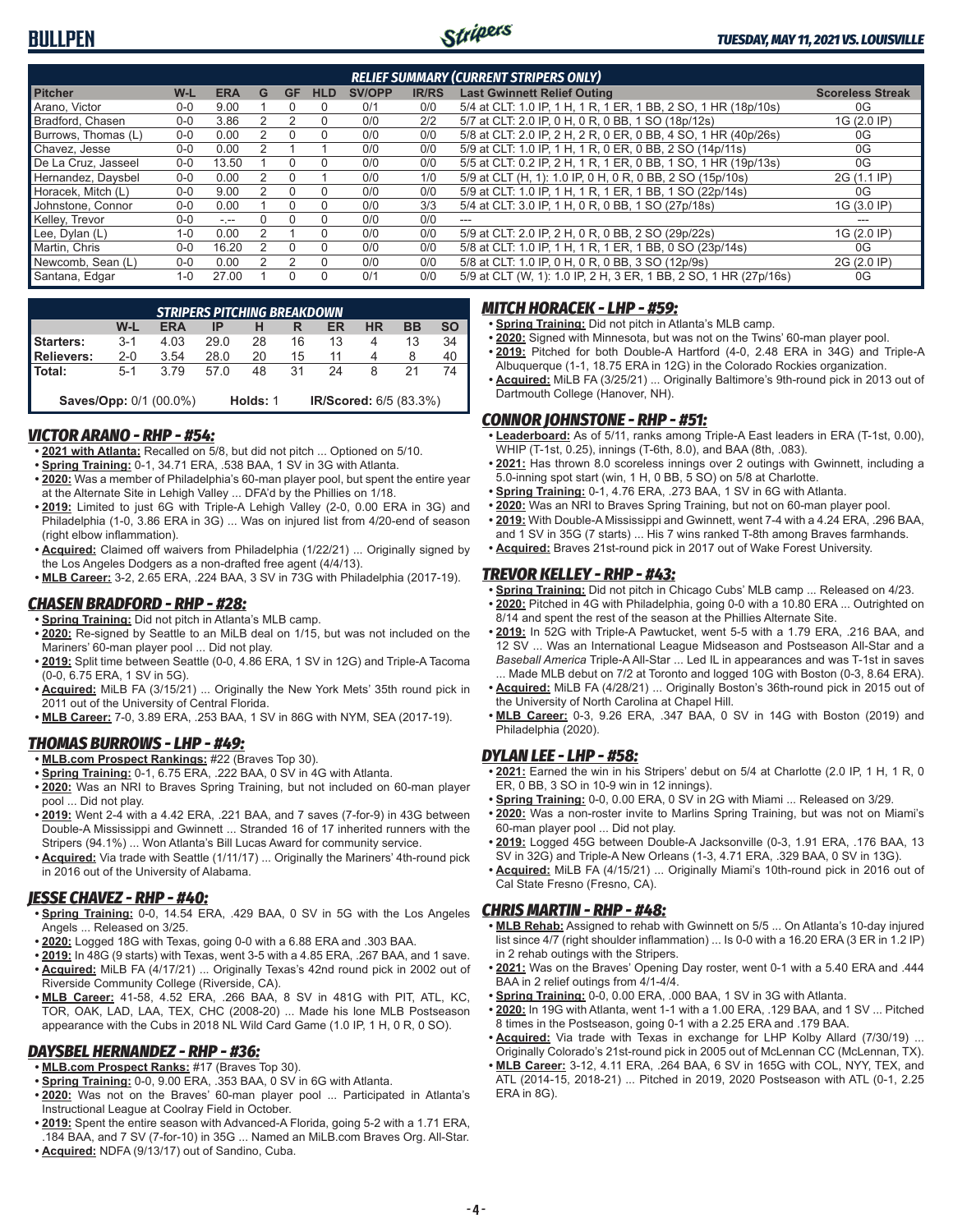#### *SEAN NEWCOMB - LHP - #15:*

- **• 2021:** In 7G with Atlanta, is 1-0 with an 8.53 ERA, .280 BAA, and 1 SV ... Optioned to Gwinnett on 5/5 to make room for LHP Max Fried ... Has struck out 5 batters over 2.0 perfect innings in 2G since joining the Stripers.
- **• Spring Training:** 0-0, 1.29 ERA, .227 BAA, 0 SV in 6G (1GS) with Atlanta.
- **• 2020:** Made just 4 starts with the Braves (0-2, 11.20 ERA) ... Spent most of the year at the Alternate Training Site at Coolray Field.
- **• Acquired:** Via trade with the Los Angeles Angels in exchange for SS Andrelton Simmons (11/12/15) ... Originally the Angels' 1st-round pick (15th overall) in 2014 out of the University of Hartford (West Hartford, CT).
- **• MLB Career:** 23-23, 4.24 ERA, .243 BAA, 2 SV in 116G (57GS) with Atlanta (2017- 21) ... In 6G during the 2018-19 Postseasons, went 1-0 with a 1.08 ERA.

#### *EDGAR SANTANA - RHP - #37:*

- **• 2021:** Recalled from the Alternate Training Site on 4/30 ... In 4G with Atlanta, went 0-0 with a 6.00 ERA (2 ER in 3.0 IP) ... Optioned to Gwinnett on 5/7 ... Won his Stripers debut on 5/9 at CLT despite a blown save (1.0 IP, 2 H, 3 ER, 1 HR).
- **• Spring Training:** 0-0, 10.80 ERA, .323 BAA, 0 SV in 7G with Pittsburgh ... Optioned to the Pirates' Alternate Site on 3/23, DFA'd on 4/5.
- **• Injury Report:** Didn't pitch in affiliated baseball from 2019-20 ... Underwent right elbow UCL reconstruction surgery in March 2019.
- **• Acquired:** Via trade with Pittsburgh (4/9/21) ... Originally signed by Pittsburgh as a NDFA (10/12/13) out of Puerto Plata, Dominican Republic.
- **• MLB Career:** 3-4, 3.40 ERA, .243 BAA, 0 SV in 92G with PIT, ATL (2017-18, 2020).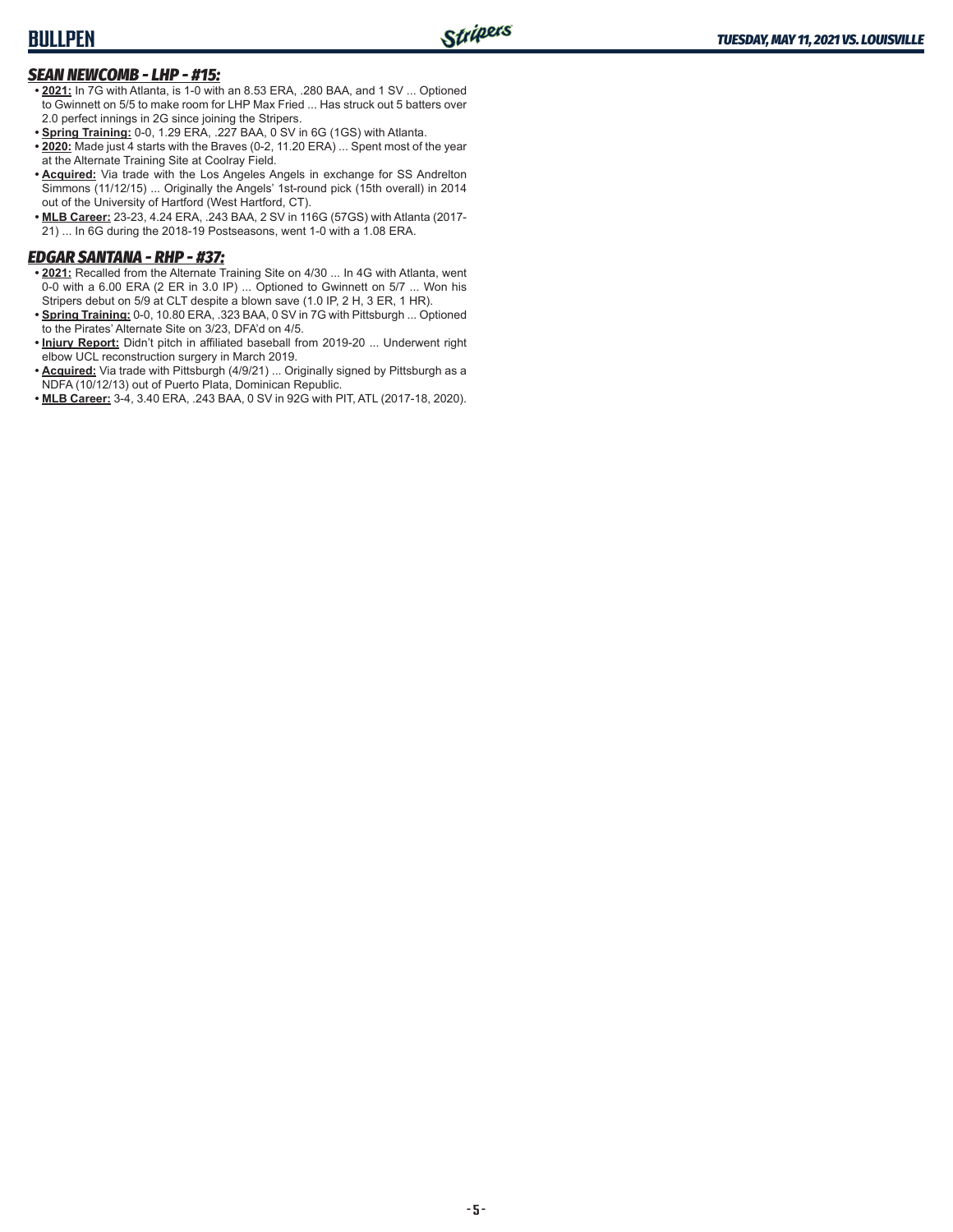| <b>OFFENSE</b> |                                |                                                                             | Stripers |                   |  |  |  |  | TUESDAY, MAY 11, 2021 VS. LOUISVILLE |
|----------------|--------------------------------|-----------------------------------------------------------------------------|----------|-------------------|--|--|--|--|--------------------------------------|
| TOTAL:         | $288, 15$ HR, $.955$ OPS RISP: | 309,4 HR, 918 OPS RUNS/INNING: 1 2 3 4 5 6 7 8 9 X TOT                      |          |                   |  |  |  |  |                                      |
| Vs. LHP:       |                                | 246, 9 HR, 888 OPS RISP/20: 235, 1 HR, 669 OPS Stripers: 10 3 3 3 6 5 5 8 9 |          |                   |  |  |  |  |                                      |
|                |                                | Vs. RHP: 328, 6 HR, 1.013 OPS LOADED: 231, 1 HR, .753 OPS Opponents:        |          | 3 2 6 4 0 1 5 5 3 |  |  |  |  |                                      |

|                |                |          |              |           |      |          |          | <b>HOME RUNS</b> |                                                     |                | <b>MULTI-GAMES</b> |             |
|----------------|----------------|----------|--------------|-----------|------|----------|----------|------------------|-----------------------------------------------------|----------------|--------------------|-------------|
| Player         | 1 <sub>R</sub> | 2R       | 3R           | <b>GS</b> | Tot. | Off LH   |          | Off RH Team W-L  | <b>Last HR with Gwinnett</b>                        | <b>Hit</b>     | <b>RBI</b>         | <b>HR</b>   |
| Almonte        |                |          |              |           |      | 0        |          | $1 - 0$          | 5/7/21 at CLT, GS (RH Felix Paulino)                | $\overline{2}$ | 3                  |             |
| Arcia          |                |          |              |           | 5    | 4        |          | $2 - 1$          | 5/9/21 at CLT, 1R (LH Hunter Schryver), 3rd of Game | 3              | $\mathfrak{p}$     |             |
| Brugman        | 0              |          |              |           | 0    | 0        | $\Omega$ | $0 - 0$          |                                                     | 0              | $\Omega$           | $\Omega$    |
| Camargo        | $\overline{2}$ |          |              | $\Omega$  | 3    | 3        | $\Omega$ | $1 - 1$          | 5/8/21 at CLT, 1R (LH Nik Turley), 2nd of Game      | $\overline{2}$ | $\overline{2}$     |             |
| Casteel        | $\Omega$       |          |              |           | 0    | 0        | $\Omega$ | $0 - 0$          |                                                     | 2              | 0                  | $\Omega$    |
| Demeritte      |                |          | 0            |           | 3    | 2        |          | $3-0$            | 5/9/21 at CLT, 2R (LH Kyle Kubat)                   | 2              | $\overline{2}$     | $\Omega$    |
| Ervin          |                |          |              |           |      | 0        | $\Omega$ | $0 - 0$          |                                                     |                |                    | $\mathbf 0$ |
| Goins          |                |          |              |           |      |          | 0        | $1 - 0$          | 5/4/21 at CLT, 1R (LH Kyle Kubat)                   | $\overline{2}$ | $\Omega$           | 0           |
| Gore           | 0              |          | 0            |           | 0    | 0        | 0        | $0 - 0$          |                                                     |                | $\Omega$           | $\Omega$    |
| Inciarte       | $\Omega$       | n        | 0            | O         | 0    | $\Omega$ | $\Omega$ | $0 - 0$          | ---                                                 | O              | $\Omega$           | $\Omega$    |
| Kazmar Jr.     | 0              | 0        | 0            | 0         | 0    | 0        | 0        | $0 - 0$          | 8/9/19 at SWB, 2R (Brody Koerner)                   | 0              | $\mathbf 0$        | $\Omega$    |
| Martinez       | 0              |          |              |           | 0    | 0        | 0        | $0 - 0$          |                                                     |                |                    | $\Omega$    |
| <b>Morales</b> | 0              |          |              |           |      | $\Omega$ |          | $1 - 0$          | 5/7/21 at CLT, 3R (RH Joe De Carlo)                 |                |                    | 0           |
| Sanchez        | 0              |          | 0            |           | 0    | 0        | $\Omega$ | $0 - 0$          |                                                     | $\overline{2}$ |                    | $\Omega$    |
| Snider         |                | $\Omega$ |              |           |      | $\Omega$ |          | $1 - 0$          | 5/7/21 at CLT, 1R (RH Felix Paulino)                | O              | $\Omega$           | $\Omega$    |
| Unroe          | O              |          | 0            | $\Omega$  | 0    | $\Omega$ | $\Omega$ | $0 - 0$          | 7/19/19 vs. ROC, 1R (RH Drew Hutchison)             | 0              | $\Omega$           | $\Omega$    |
| Waters         | U              |          |              |           | 0    | $\Omega$ | $\Omega$ | $0 - 0$          | 8/31/19 at DUR, 1R (LH Josh Fleming)                |                | $\mathbf 0$        | $\mathbf 0$ |
| Total:         | 9              | 3        | $\mathbf{2}$ |           | 15   |          |          |                  |                                                     |                |                    |             |

|                   |                                                                                                |           |                           | <b>HOME RUN VARIANTS</b> |          |             |                |        | <b>HITTING STREAKS (10-PLUS GAMES)</b> |              |
|-------------------|------------------------------------------------------------------------------------------------|-----------|---------------------------|--------------------------|----------|-------------|----------------|--------|----------------------------------------|--------------|
|                   | Back-to-Back Homers (1x):<br>Almonte (GS) / Snider, 5/7 at CLT (1st Inning)                    |           |                           |                          |          |             |                | Player | Length/Dates                           | <b>Stats</b> |
|                   | Back-to-Back-to-Back Homers (1x):<br>Arcia (2R) / Camargo / Demeritte, 5/8 at CLT (6th Inning) |           |                           |                          |          |             |                |        |                                        |              |
|                   |                                                                                                |           |                           |                          |          |             |                |        |                                        |              |
|                   |                                                                                                |           |                           |                          |          |             |                |        | <b>ON-BASE STREAKS (20-PLUS GAMES)</b> |              |
|                   | AVG.                                                                                           | <b>AB</b> | <b>PINCH HITTERS</b><br>н | 2B                       | 3B       | <b>HR</b>   | <b>RBI</b>     | Player | Length/Dates                           | <b>Stats</b> |
| Player<br>Almonte | 1.000                                                                                          |           |                           | $\Omega$                 | 0        | $\mathbf 0$ | 2              |        |                                        |              |
| Ervin             | ---                                                                                            |           |                           | $\Omega$                 | 0        | $\Omega$    | $\Omega$       |        |                                        |              |
| Gore              | 1.000                                                                                          |           |                           | $\Omega$                 | $\Omega$ | $\mathbf 0$ | 0              |        |                                        |              |
| <b>Unroe</b>      | .000                                                                                           |           | 0                         | $\Omega$                 | 0        | $\mathbf 0$ | $\Omega$       |        |                                        |              |
| Totals:           | .667                                                                                           | 3         | $\overline{2}$            | $\mathbf{0}$             | 0        | 0           | $\overline{2}$ |        |                                        |              |

|                   |                                     | <b>BATTER'S BOX (CURRENT STRIPERS ONLY)</b> |                          |                                          |
|-------------------|-------------------------------------|---------------------------------------------|--------------------------|------------------------------------------|
| <b>Player</b>     | <b>Season with GWN</b>              | 5/9 at CLT                                  | <b>Active Hit Streak</b> | Last Road Trip (5/4-5/9 at CLT)          |
| Almonte, Abraham  | .400, 1 HR, 11 RBI, 2 SB, 1.206 OPS | 3-5, 2B, R, 2 RBI                           | 1G (Since 5/9)           | .400 (8-20), 2 2B, HR, 8 R, 11 RBI, 2 SB |
| Arcia, Orlando    | .370, 5 HR, 8 RBI, 0 SB, 1.380 OPS  | 3-4, 3 HR, 4 R, 4 RBI                       | 6G (Since 5/4)           | .370 (10-27), 5 HR, 9 R, 8 RBI           |
| Brugman, Jaycob   | .000, 0 HR, 0 RBI, 0 SB, .000 OPS   | <b>DNP</b>                                  | $-1G$                    | $.000(0-3)$                              |
| Casteel, Ryan     | .500, 0 HR, 1 RBI, 0 SB, 1.181 OPS  | 2-4, 2B, RBI                                | 2G (Since 5/5)           | .500 (4-8), 2B, RBI                      |
| Demeritte, Travis | .286, 3 HR, 8 RBI, 1 SB, 1.162 OPS  | 1-4, HR, R, 2 RBI                           | 2G (Since 5/8)           | .286 (6-21), 2B, 3 HR, 5 R, 8 RBI, SB    |
| Ervin, Phillip    | .200, 0 HR, 3 RBI, 1 SB, .629 OPS   | $0-0, R, SB$                                | 2G (Since 5/7)           | .200 (3-15), 4 R, 3 RBI, SB              |
| Goins, Ryan       | .250, 1 HR, 2 RBI, 0 SB, .825 OPS   | $0-6, R$                                    | -1G                      | .250 (5-20), 2B, HR, 5 R, 2 RBI          |
| Gore, Terrance    | .667, 0 HR, 0 RBI, 1 SB, 1.333 OPS  | $0-0, R, SB$                                | 1G (Since 5/7)           | $.667(2-3)$ , R, SB                      |
| Inciarte, Ender   | .267, 0 HR, 1 RBI, 0 SB, .712 OPS   | $1 - 5$                                     | 4G (Since 5/6)           | .267 (4-15), 2 2B, 2 R, RBI              |
| Kazmar Jr., Sean  |                                     | <b>DNP</b>                                  |                          |                                          |
| Martinez, Carlos  | .300, 0 HR, 1 RBI, 0 SB, .600 OPS   | <b>DNP</b>                                  | 2G (Since 5/4)           | .300 (3-10), RBI                         |
| Morales, Jonathan | .200, 1 HR, 5 RBI, 0 SB, .700 OPS   | $0-0$                                       | $-1G$                    | .200 (2-10), HR, R, 5 RBI                |
| Sanchez, Yolmer   | .259, 0 HR, 4 RBI, 0 SB, .762 OPS   | 0-6, RBI                                    | $-1G$                    | .259 (7-27), 2 2B, 3B, 5 R, 4 RBI        |
| Snider, Travis    | .250, 1 HR, 2 RBI, 0 SB, 1.375 OPS  | 1-4, 2B, R, RBI                             | 2G (Since 5/7)           | .250 (2-8), 2B, HR, 3 R, 2 RBI           |
| Unroe, Riley      | .000, 0 HR, 0 RBI, 1 SB, .125 OPS   | <b>DNP</b>                                  | $-2G$                    | $.000(0-7)$ , SB                         |
| Waters, Drew      | .188, 0 HR, 1 RBI, 1 SB, .485 OPS   | <b>DNP</b>                                  | $-1G$                    | .188 (3-16), 2B, R, RBI, SB              |
|                   |                                     |                                             |                          |                                          |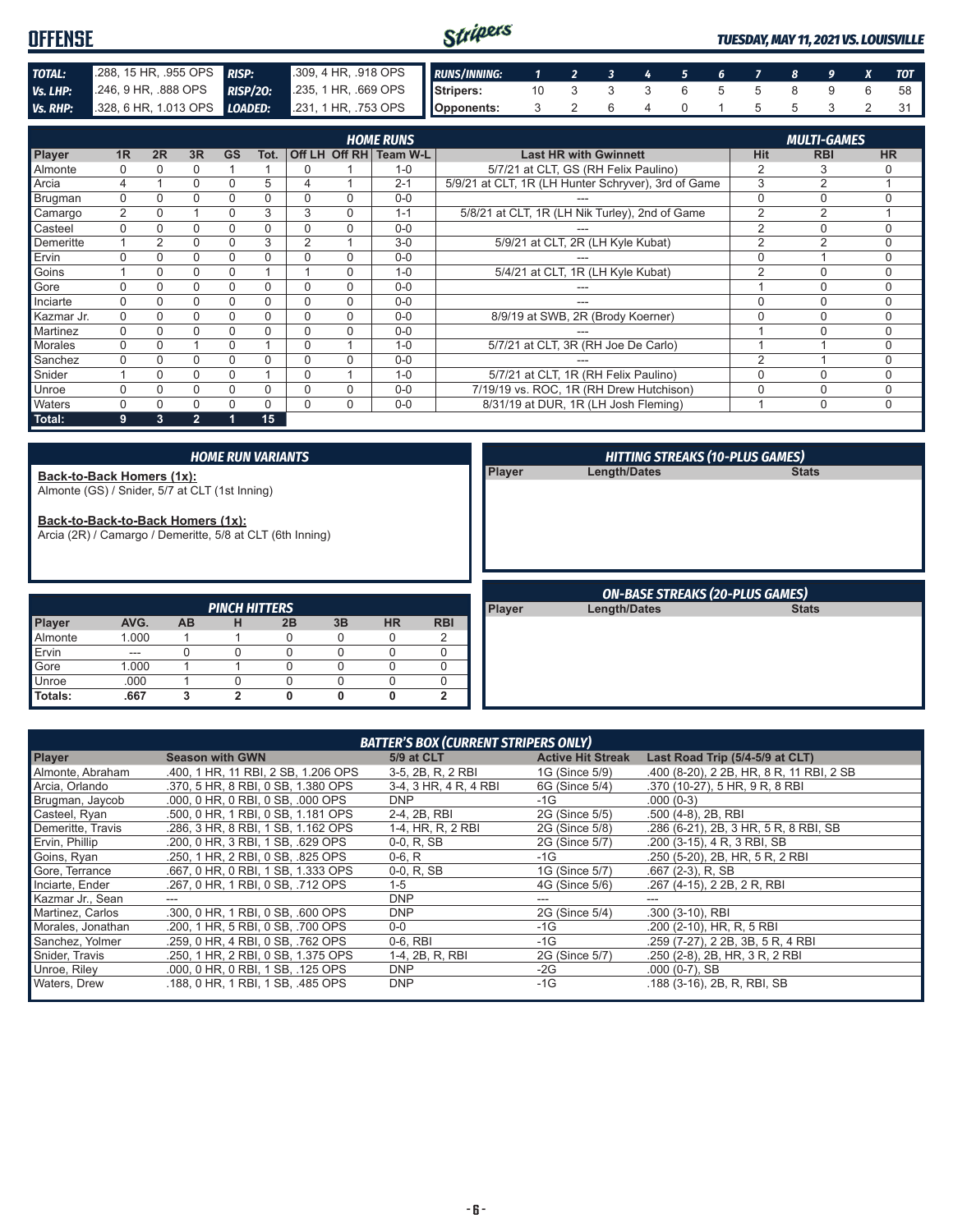

#### *ABRAHAM ALMONTE - OF - #7*

- **• Leaderboard:** As of 5/11, ranks among Triple-A East leaders in RBI (2nd, 11), R (T-3rd, 8), SB (T-4th, 2), BB (7th, 7), and OBP (8th, .556).
- **• 2021:** Plated the go-ahead RBI with a 12th-inning double on 5/4 at CLT, scored eventual decisive run on an error (won 10-9) ... Set a new single-game career high with 6 RBI on 5/7 at CLT (3-for-5, grand slam, 4 R).
- **• Spring Training:** .156, 3 2B, 1 3B, 3 R, 1 RBI, 1 SB, .595 OPS in 17G with Atlanta.
- **• 2020:** Played 7G with San Diego, batting .091 (1-for-11, 1 SB).
- **• Acquired:** MLB FA (10/30/20) ... Outrighted to the Braves Alternate Site on 3/26 ... Originally signed by the New York Yankees as a NDFA (7/2/05).
- **• MLB Career:** .237, 58 2B, 13 3B, 18 HR, 97 RBI, 25 SB in 376G with SEA, SD, CLE, KC, and ARI (2013-20).

#### *ORLANDO ARCIA - INF - #13*

- **• Leaderboard:** As of 5/11, ranks among Triple-A East leaders in HR (1st, 5), R (2nd, 9), TB (2nd, 25), XBH (T-2nd, 5), H (T-3rd, 10), SLG (6th, .926), RBI (T-7th, 8), and OPS (8th, 1.380).
- **• 2021:** Has hit safely in all 6G with Gwinnett (.370, 5 HR, 9 R, 8 RBI, 1.380 OPS) ... On 5/9 at CLT, tied Gwinnett's single-game homer record with 3 solo blasts (3-for-4, 4 R, 4 RBI) ... Was the 3rd player in GWN history to homer three times.
- **• 2021 in MLB:** Was on Milwaukee's Opening Day roster and batted .091 (1-for-11, 1 RBI) in 4G before being traded to Atlanta on 4/6 (sent to Braves Alternate Site). **• Spring Training:** .191, 4 2B, 4 R, 6 RBI, .517 OPS in 19G with Milwaukee.
- **• 2020:** Spent 59 games with the Brewers, batting .260 (10 2B, 1 3B, 5 HR, 22 R, 20 RBI, 2 SB) ... Played in 2 Postseason games (.143, 1-for-7, 1 HR, 2 RBI).
- **• Acquired:** Via trade with Milwaukee in exchange for RHP Chad Sobotka and RHP Patrick Weigel (4/6/21) ... Originally signed by Milwaukee as a NDFA (10/22/10).
- **• MLB Career:** .244, 69 2B, 7 3B, 42 HR, 180 RBI, 39 SB in 542G with Milwaukee (2016-21) ... Played in the Postseason from 2018-20 (.295, 4 HR, 6 RBI in 13G).

#### *JAYCOB BRUGMAN - OF - #14*

- **• Spring Training:** Did not play in Atlanta's MLB camp.
- **• 2020:** Was a non-roster invitee with the Chicago White Sox, but was not included on the 60-man player pool and did not play.
- **• 2019:** Hit .279 (22 2B, 1 3B, 24 HR, 66 RBI, .955 OPS) in 81 Triple-A games, playing for Norfolk (3G, released by Baltimore on 5/24) and Tacoma (78G, signed by Seattle on 6/1) ... 23 of his career-high 24 blasts came with the Rainiers.
- **• Acquired:** MiLB FA (12/26/20) ... Originally Oakland's 17th-round pick in 2013 out of Brigham Young University (Provo, UT).
- **• MLB Career:** .266, 2 2B, 0 3B, 3 HR, 12 RBI, 1 SB in 48G with Oakland (2017).

#### *RYAN CASTEEL - C - #9*

- **• Spring Training:** Did not play in Atlanta's MLB camp.
- **• 2020:** Was not on the Braves' 60-man player pool, did not play.
- **• 2019:** Played 118G with Double-A Mississippi, batting .263 (21 2B, 2 3B, 21 HR, 73 RBI, .811 OPS) ... Ranked 2nd in the Southern League in homers and RBI, 3rd in slugging (.477) ... Was his 2nd career 20-homer season (hit 22 in 2013).
- **• Acquired:** MiLB FA (3/14/21) ... Originally Colorado's 17th-round pick in 2010 out of Cleveland State Community College (Cleveland, TN).

#### *TRAVIS DEMERITTE - OF - #12*

- **• Leaderboard:** Entering 5/11, ranks among Triple-A East leaders in HR (T-4th, 3), RBI (T-7th, 8), and TB (T-10th, 16).
- **• Opening Night Record:** On 5/4 at CLT, tallied 5 RBI (3-for-6, HR) to set a GWN Opening Night record (Johan Camargo had 4 RBI on 4/6/17 vs. DUR).
- **• 2021:** Outrighted to Gwinnett on 2/21 and signed to a MiLB contract.
- **• Spring Training:** .133, 0 HR, 3 RBI, 1 SB, .467 OPS in 14G with Atlanta.
- **• 2020:** Hit .172 with 1 2B, 4 RBI in 18G with Detroit ... DFA'd on 2/5/21.
- **• 2019:** Made his Triple-A debut with Gwinnett and was an IL All-Star (.286, 20 HR, 73 RBI, .944 OPS in 96G) ... Has 1 of the 9 20-HR seasons in GWN history ... Traded to Detroit on 7/31, made his MLB debut (.225, 3 HR, 10 RBI in 48G).
- **• Acquired:** Off Waivers from Detroit (2/12/21) ... Originally Texas' 1st-round pick (30th overall) in 2013 out of Winder-Barrow High School (Winder, GA).
- **• MLB Career:** .217, 8 2B, 2 3B, 3 HR, 14 RBI, 3 SB with Detroit (2019-20).

#### *PHILLIP ERVIN - OF - #18*

- **• 2021:** DFA'd on 3/28, outrighted to the Braves Alternate Site on 4/3.
- **• Spring Training:** .276, 0 HR, 2 RBI, 1 SB, .647 OPS in 18G with Atlanta. **• 2020:** Between Cincinnati and Seattle, hit .149 with 3 2B, 4 RBI, 1 SB in 37G ...
- DFA'd by the Reds (8/28), Mariners (12/16), and Chicago Cubs (2/20/21). **• Acquired:** Off waivers from the Chicago Cubs (2/22/21) ... Originally Cincinnati's
- 1st-round pick (27th overall) in 2013 out of Samford University (Homewood, AL). **• MLB Career:** .247, 26 2B, 8 3B, 17 HR, 68 RBI, 15 SB in 237G with CIN, SEA
- (2017-20) ... Talled 7 of his 8 career triples in 2019 (ranked 7th in NL).

#### *RYAN GOINS - INF - #8*

- **• Spring Training:** .391, 2 2B, 0 HR, 5 RBI, 0 SB, .960 OPS in 16G with Atlanta. **• 2020:** Played in 14G with the Chicago White Sox, batting .000 (0-for-9, 4 R) ... Spent most of the year at the Alternate Site in Schaumburg, IL.
- **• Acquired:** MiLB FA (2/25/21) ... Originally Toronto's 4th-round pick in 2009 out of Dallas Baptist University (Dallas, TX).
- **• MLB Career:** .228, 71 2B, 12 3B, 22 HR, 158 RBI in 555G with TOR, KC, CWS (2013-20) ... Played for TOR in 2015, 2016 Postseason (.146, 1 HR, 5 RBI in 14G).

#### *TERRANCE GORE - OF - #5*

- **• Spring Training:** Did not play in Atlanta's MLB camp.
- **• 2020:** Logged 2G in his lone season with the Los Angeles Dodgers (0 PA).
- **• 2019:** With Kansas City, hit .275 (2 2B, 1 3B, 13 R, 1 RBI, 13 SB) in 37G ... All numbers were career highs (has just 1 hit in 19 plate appearances in his other 6 MLB seasons).
- **• Acquired:** MiLB FA (2/18/21) ... Originally Kansas City's 20th-round pick in 2011 out of Gulf Coast Community College (Panama City, FL).
- **• MLB Career:** .224, 2 2B, 1 3B, 0 HR, 1 RBI, 40 SB in 102G with KC, CHC, LAD (2014-20) ... Played in the Postseason with KC (2014-15) and CHC (2018), going 0-for-2 with 3 R, 5 SB ... Won World Series with the Royals in 2015.

#### *ENDER INCIARTE - OF - #53*

- **• MLB Rehab:** Assigned to rehab on 5/6 ... On Atlanta's 10-day IL since 4/17 (strained left hamstring) ... Batting .267 (4-for-15, 2 2B, 2 R, 1 RBI) in 4G with Gwinnett.
- **• 2021 with Atlanta:** Was on the Braves' Opening Day roster, batted .294 (1 2B, 3 R) in 12G prior to suffering the hamstring injury on 4/16 at Chicago.
- **• Spring Training:** .176, 1 2B, 5 R, 1 RBI, 1 SB in 13G with Atlanta.
- **• 2020:** In 46G with the Braves, hit .190 (2 2B, 1 3B, 1 HR, 17 R, 10 RBI, 4 SB).
- **• Acquired:** Via trade with Arizona (12/9/15) ... Originally signed by the D-backs as a NDFA (5/25/08) out of Maracaibo, Venezuela.
- **• MLB Career:** .282, 137 2B, 28 3B, 40 HR, 253 RBI, 117 SB in 817G with Arizona (2014-15) and Atlanta (2016-21) ... Played in 2018 Postseason (.231, 3-for-13).

#### *SEAN KAZMAR JR. - INF - #4*

- **• 2021 with Atlanta:** Contract selected on 4/17, has spent 2 stints with Atlanta (4/17- 4/23, 5/4-5/7), going 0-for-2 ... Pinch hit on 4/17 at the Chicago Cubs, marking his first MLB appearance in 4,589 days since 9/23/08 with San Diego ... The last player with a bigger gap between MLB appearances was Ralph Winegarner (13 years, 14 days between 6/23/36 with CLE and 7/7/49 with STL).
- **• Spring Training:** .409, 3 HR, 9 RBI, 0 SB, 1.415 OPS in 25G with Atlanta.
- **• Gwinnett Career:** Batting .268 (617-for-2301, 878 TB, 126 2B, 12 3B, 37 HR, 278 R, 266 RBI, 23 SB) in 665 games since 2013 ... Ranks among career leaders in G (1st), AB (1st), H (1st), TB (1st), 2B (1st), R (1st), RBI (1st), 3B (2nd), and HR (4th).
- **• 600 Club:** His 617 hits are 4th-most in Richmond/Gwinnett history (Larry Whisenton leads with 657 hits) ... Is one of 5 players in RICH/GWN history with 600 hits.
- **• 2020:** Was an NRI to Braves Spring Training, but not on 60-man player pool.
- **• Acquired:** MiLB FA (12/7/20) ... Originally San Diego's 5th-round pick in 2004 out of the College of Southern Nevada.
- **• MLB Career:** .195, 1 2B, 0 3B, 0 HR, 2 RBI in 22G with San Diego (2008) and Atlanta (2021).

#### *CARLOS MARTINEZ - C - #34*

- **• 2021:** Has hit safely in each of his first 2 career Triple-A games (1-for-6 on 5/4 at  $CIT$ , 2-for-4 on 5/6 at  $CIT$ ).
- **• Spring Training:** Did not play in Atlanta's MLB camp.
- **• 2020:** Was not on the Braves' 60-man player pool, did not play.
- **• 2019:** Played 63G for Double-A Mississippi, batting .198 (4 2B, 2 HR, 15 RBI, 3 SB) ... Joined Gwinnett for the IL Postseason on 9/6, but did not play.
- **• Acquired:** NDFA (11/21/12) out of Cartagena, Colombia.

#### *JONATHAN MORALES - C - #20*

- **• 2021:** Tied his single-game career high with 5 RBI on 5/7 at CLT, going 2-for-6 with a 3-run HR (1) in the 9th.
- **• Spring Training:** .250, 0 HR, 1 RBI, 0 SB, 1.200 OPS in 12G with Atlanta.
- **• 2020:** Spent entire year at Braves Alternate Site in Gwinnett (no MLB debut) ... Played for Caguas of the Puerto Rican Winter League (.394, 3 HR, 9 RBI in 13G), earning PWL Postseason All-Star honors.
- **• 2019:** Hit .240 (13 2B, 2 HR, 27 R, 25 RBI) in 80G between Double-A Mississippi and Gwinnett ... Logged 1 game during the IL Playoffs (0-for-1, BB).

### **• Acquired:** Braves' 25th-round pick in 2015 out of Miami-Dade Community College.

#### *YOLMER SANCHEZ - INF - #2*

- **• Spring Training:** .190, 0 XBH, 2 RBI, 1 SB, .451 OPS in 15G with Baltimore ... DFA'd on 3/27, released on 3/30.
- **• 2020:** Played 11G with the Chicago White Sox, batting .313 (3 2B, 1 HR, 1 RBI, 1.164 OPS) ... Made his MLB Postseason debut in the ALWCS (1G, no at-bat).
- **• Acquired:** MiLB FA (3/31/21) ... Originally a NDFA with Chi. White Sox (5/29/09).
- **• MLB Career:** .245, 113 2B, 24 3B, 32 HR, 215 RBI, 30 SB in 657G with the Chicago White Sox (2014-20).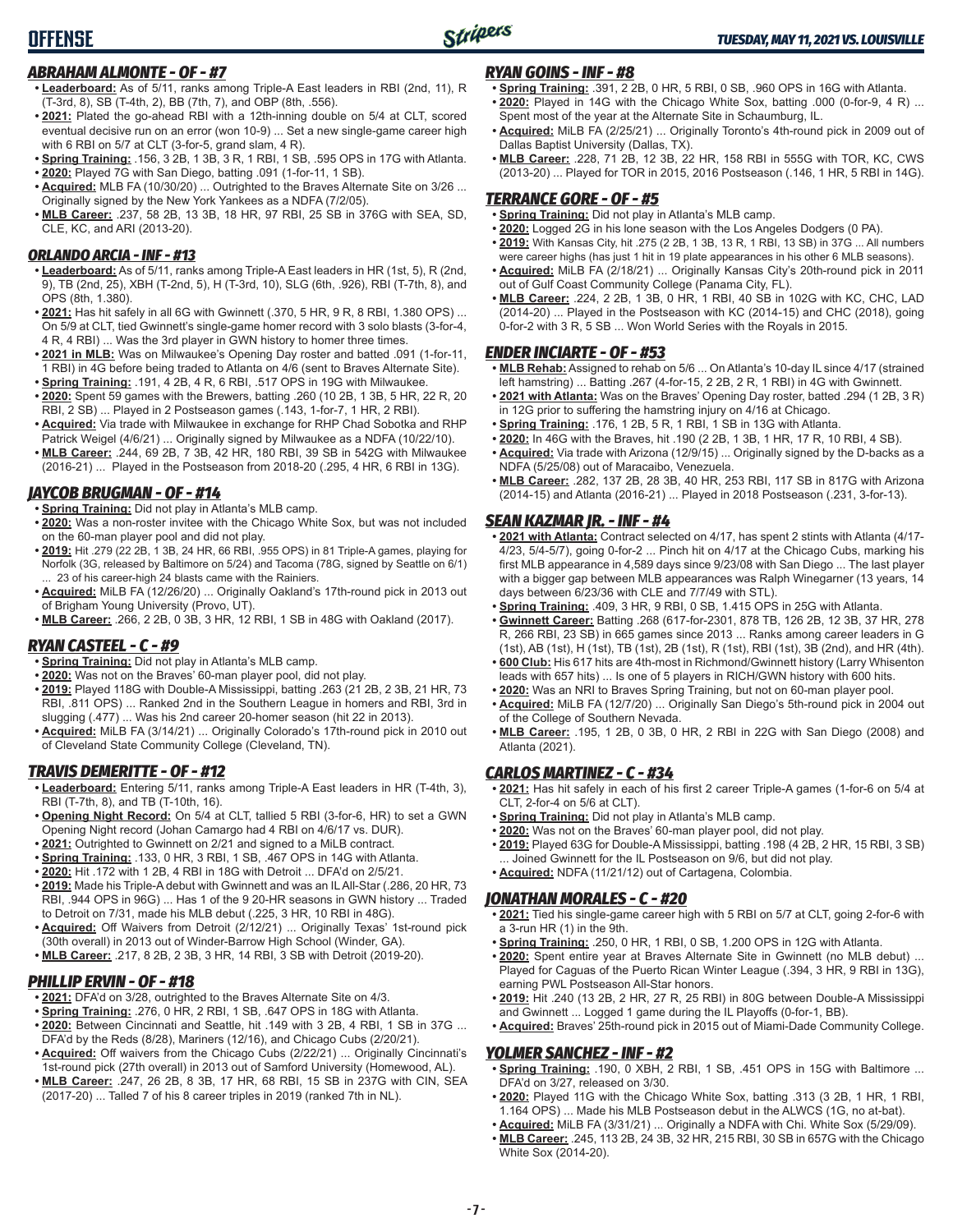### **OFFENSE**

### *TRAVIS SNIDER - INF - #26*

- **• Leaderboard:** As of 5/11, ranks among Triple-A East leaders in OBP (3rd, .625), BB (T-4th, 8), and OPS (9th, 1.375).
- **• Spring Training:** Did not play in Atlanta's MLB camp.
- **• 2020:** Signed by Miami on 7/24 and reported to the Marlins' Alternate Site in Jupiter, FL, but was released on 8/27 and did not reach the Majors.
- **• 2019:** Played for Triple-A Reno in Arizona's system (.294, 22 2B, 4 3B, 11 HR, 41 RBI, 3 SB, .899 OPS in 93G).
- **• Acquired:** MiLB FA (2/26/21) ... Originally Toronto's 1st-round pick (14th overall) in 2006 out of Henry M. Jackson High School (Mill Creek, WA).
- **• MLB Career:** .244, 100 2B, 7 3B, 54 HR, 212 RBI, 22 SB in 630G with TOR, PIT (2008-15) ... Played for PIT in the Postseason from 2013-15 (.250, 1-for-4 in 3G).

### *RILEY UNROE - INF - #1*

- **• Spring Training:** Did not play in Atlanta's MLB camp.
- **• 2020:** Was not on Braves' 60-man player pool ... Played for Brisbane in Australian Baseball League (.176, 0 HR, 3 R, 0 RBI in 6G).
- **• 2019:** Played for Advanced-A Florida, Double-A Mississippi, and Gwinnett, batting .281 (22 2B, 3 3B, 9 HR, 59 R, 60 RBI, 14 SB) in 128G ... Named Florida State League Midseason All-Star, Southern League Player of the Week (9/2/19), MiLB. com Braves Organization All-Star.
- **• Acquired:** 2018 Rule 5 (LAA) ... Originally Tampa Bay's 2nd-round pick in 2013 out of Desert Ridge High School (Mesa, AZ).

#### *DREW WATERS - OF - #11*

- **• MLB.com Prospect Ranks:** #2 (Braves Top 30), #29 (Top 100 Prospects).
- **• Spring Training:** .500, 1 2B, 0 HR, 2 RBI, 1 SB in 4G with Atlanta.
- **• 2020:** Spent entire year at Braves Alternate Site in Gwinnett (no MLB debut).
- **• 2019:** Hit .309/.360/.459, 40 2B, 9 3B, 7 HR, 80 R, 52 RBI, 16 SB in 134G with MIS and GWN ... Won Southern League Batting Title (.319, best in MIS history) and Most Valuable Player (1st in MIS history) ... Ranked among MiLB top 5 in doubles (T-3rd, 40) and hits (5th, 163).
- **• Acquired:** Braves' 2nd-round pick in 2017 (Etowah H.S., Woodstock, GA).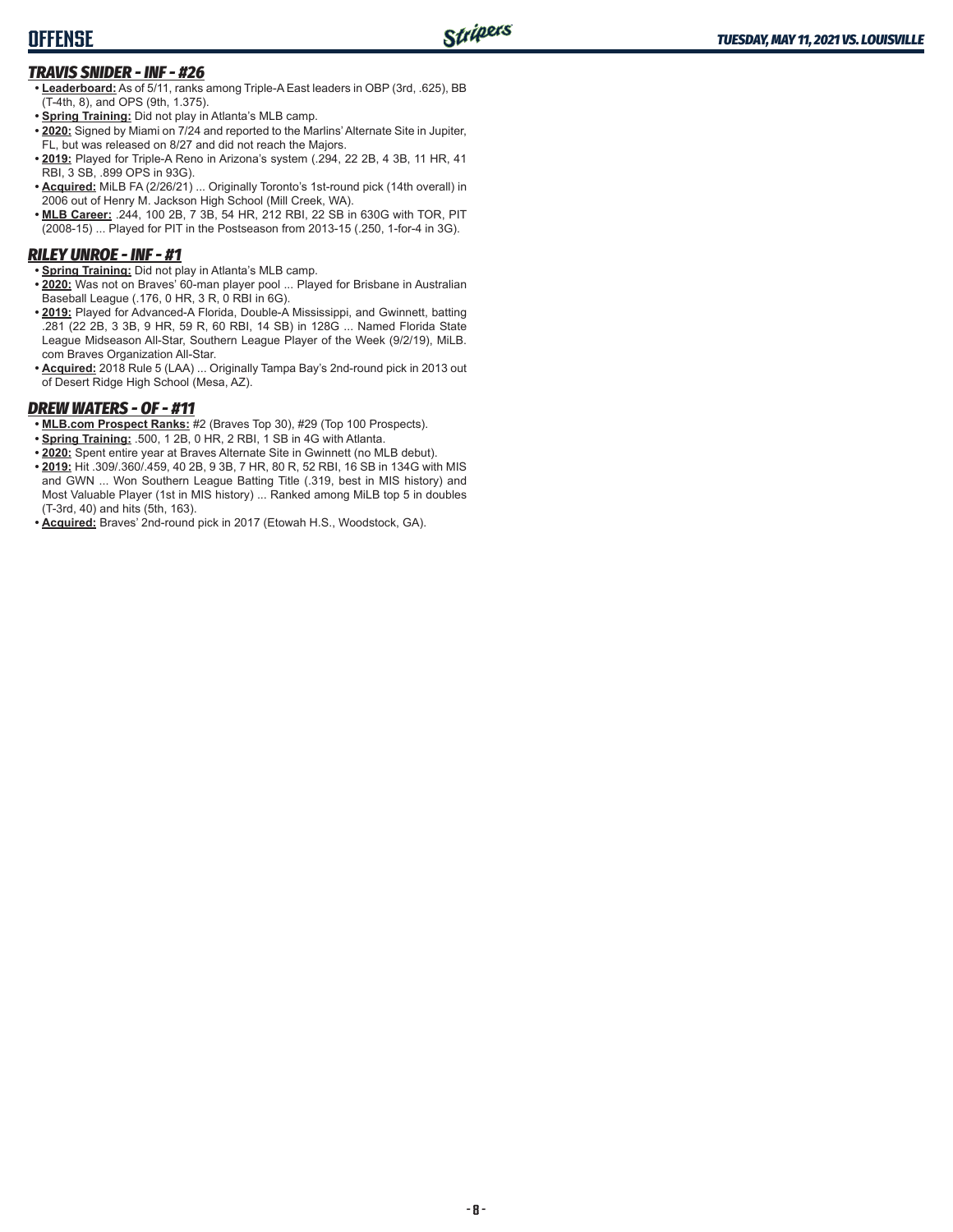### **SEASON SUMMARY**



### **TEAM HIGHS & LOWS**

| <b>OFFENSE:</b>                                                                   |  |
|-----------------------------------------------------------------------------------|--|
|                                                                                   |  |
|                                                                                   |  |
|                                                                                   |  |
|                                                                                   |  |
|                                                                                   |  |
|                                                                                   |  |
|                                                                                   |  |
|                                                                                   |  |
|                                                                                   |  |
|                                                                                   |  |
|                                                                                   |  |
|                                                                                   |  |
|                                                                                   |  |
|                                                                                   |  |
|                                                                                   |  |
|                                                                                   |  |
| <b>PITCHING:</b>                                                                  |  |
|                                                                                   |  |
| <b>DEFENSE:</b><br>Most Double Plays Turned, Game  1 (3x, last: 5/8 at Charlotte) |  |

### **TEAM MISCELLANEOUS**

Most Caught Stealing, Game ........................................................................... None

### **INDIVIDUAL HIGHS & LOWS**

| <b>HITTING (GAME):</b> |  |
|------------------------|--|
|                        |  |
|                        |  |
|                        |  |
|                        |  |
|                        |  |
|                        |  |
|                        |  |
|                        |  |
|                        |  |
|                        |  |
|                        |  |
|                        |  |
|                        |  |

#### **PITCHING (GAME):**

| <b>DEFENSE (GAME):</b> |  |
|------------------------|--|

#### **DEFENSE (GAME):** Outfield Assists................................................ 1 (2x, last: Inciarte, 5/9 at Charlotte) Errors...................................................................1 (3x, last: Arcia, 5/8 at Charlotte) Pickoffs......................................................................... 1 (Casteel, 5/9 at Charlotte) Caught Stealing ................................................................................................None

### **STREAKS**

| OFFENSIVE (LONGEST IN 2021 ONLY): |  |
|-----------------------------------|--|
|                                   |  |
|                                   |  |
|                                   |  |
|                                   |  |
|                                   |  |

#### **PITCHING (LONGEST IN 2021 ONLY):**

| <u>I II OHINO (LONOLO I IN 2021 ONE I J.</u> |  |
|----------------------------------------------|--|
|                                              |  |
|                                              |  |
|                                              |  |
|                                              |  |
|                                              |  |
|                                              |  |

## **LAST TIME IT HAPPENED (GWINNETT REGULAR-SEASON HISTORY)**

| <u>INDIVIDUAL OFFENSE:</u>                                                    |       |
|-------------------------------------------------------------------------------|-------|
|                                                                               |       |
|                                                                               |       |
|                                                                               |       |
|                                                                               |       |
|                                                                               |       |
|                                                                               |       |
|                                                                               |       |
| Homers, Both Sides of Plate Mel Rojas Jr. (7/7/16 at Charlotte)               |       |
|                                                                               |       |
|                                                                               |       |
| Back-to-Back-to-Back Homers  Arcia/Camargo/Demeritte (5/8/21 at Charlotte)    |       |
|                                                                               |       |
|                                                                               |       |
|                                                                               |       |
|                                                                               |       |
|                                                                               |       |
|                                                                               |       |
|                                                                               |       |
|                                                                               |       |
|                                                                               |       |
|                                                                               |       |
| <b>INDIVIDUAL PITCHING:</b>                                                   |       |
|                                                                               | Never |
|                                                                               |       |
| 9.0-Inning No-Hitter (Solo)Todd Redmond (5/28/10 at Louisville)               |       |
| 9.0-Inning No-Hitter (Comb.)Wooten/Marksberry/Ramirez (6/30/16 at Louisville) |       |
|                                                                               |       |
|                                                                               |       |

25.0-Inning Scoreless Streak ......................Stephen Marek, 25.1 IP (6/6/10-8/2/10)

#### **TEAM PITCHING:**